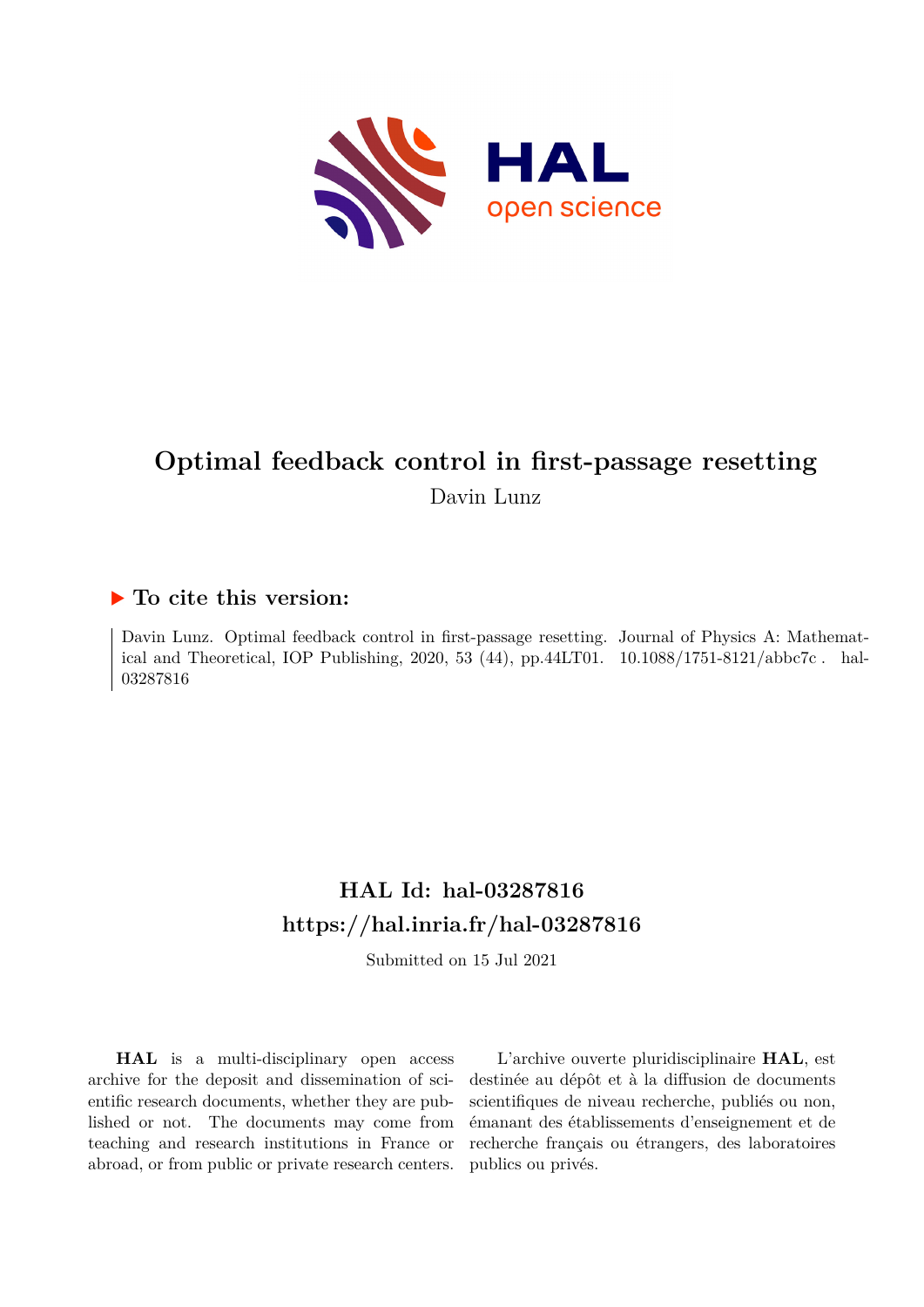### Optimal feedback control in first-passage resetting

#### D. Lunz

E-mail: davin.lunz@polytechnique.edu INRIA Saclay – Île de France, 91120 Palaiseau, France Ecole Polytechnique, CMAP 91128 Palaiseau, France ´ Institut Pasteur, 75015 Paris, France

Abstract. We study a diffusion process on a finite interval under the influence of a controllable drift where the particle resets to the left-hand side upon reaching the right-hand side. Assigning a pay-off for being nearer the right-hand side, but a penalty for reaching it, induces an inherent trade-off. We seek the drift feedback that maximises the long-term reward. By reducing the problem to a constrained variational problem we deduce that, for a wide class of problems, the optimal feedback law is remarkably straightforward: below a threshold state exert maximum drift; beyond the threshold exert minimum drift.

#### 1. Introduction

Diffusion processes, describing the evolution of a quantity under the influence of random fluctuations, are ubiquitous across the physical, biological, social, and computational sciences [1, 2]. Many such processes undergo drastic changes in state that are more rapid than the associated stochastic fluctuations but are well described by jumps that "reset" the process. For example, gene expression requires a chemical reaction to occur at a specific binding location along a DNA strand. A reactant in "search" of this location undertakes a random walk along the DNA strand driven by molecular diffusion, combined with discontinuous jumps due to association–dissociation events [3, 4, 5]. Ecological populations are well described by stochastic birth–death processes alongside sharp intermittent influxes or outfluxes due to immigration or catastrophes [6, 7, 8, 9]. A queue of jobs awaiting allocation accumulates under stochastic arrival dynamics, such as in a telecommunications, manufacturing, or computing context. Jumps may occur due to catastrophic failure and subsequent system reset [10, 11, 12]. Sporadically resetting randomised algorithms found early application in reducing runtime [13, 14, 15]. More recently, the same idea has been adapted to searching physical space, as an animal might do in search of food or shelter [16]. Resetting the random walk guiding such a search by jumping back to an initial location can reduce first-passage times to a target [17, 18, 19] (the firstpassage time to a target is the earliest time the state of the stochastic process reaches a prescribed region of state space). Enumerate extensions have been investigated, including higher dimensional space [20], adaptive searching [21], and restart with branching [22]. Many of these processes exhibit universal characteristics [23, 24] and can give rise to stationary power-law probability distributions underpinning a host of physical and social phenomena [25]. Refs. [26, 27, 28] provide more extensive references and historical context.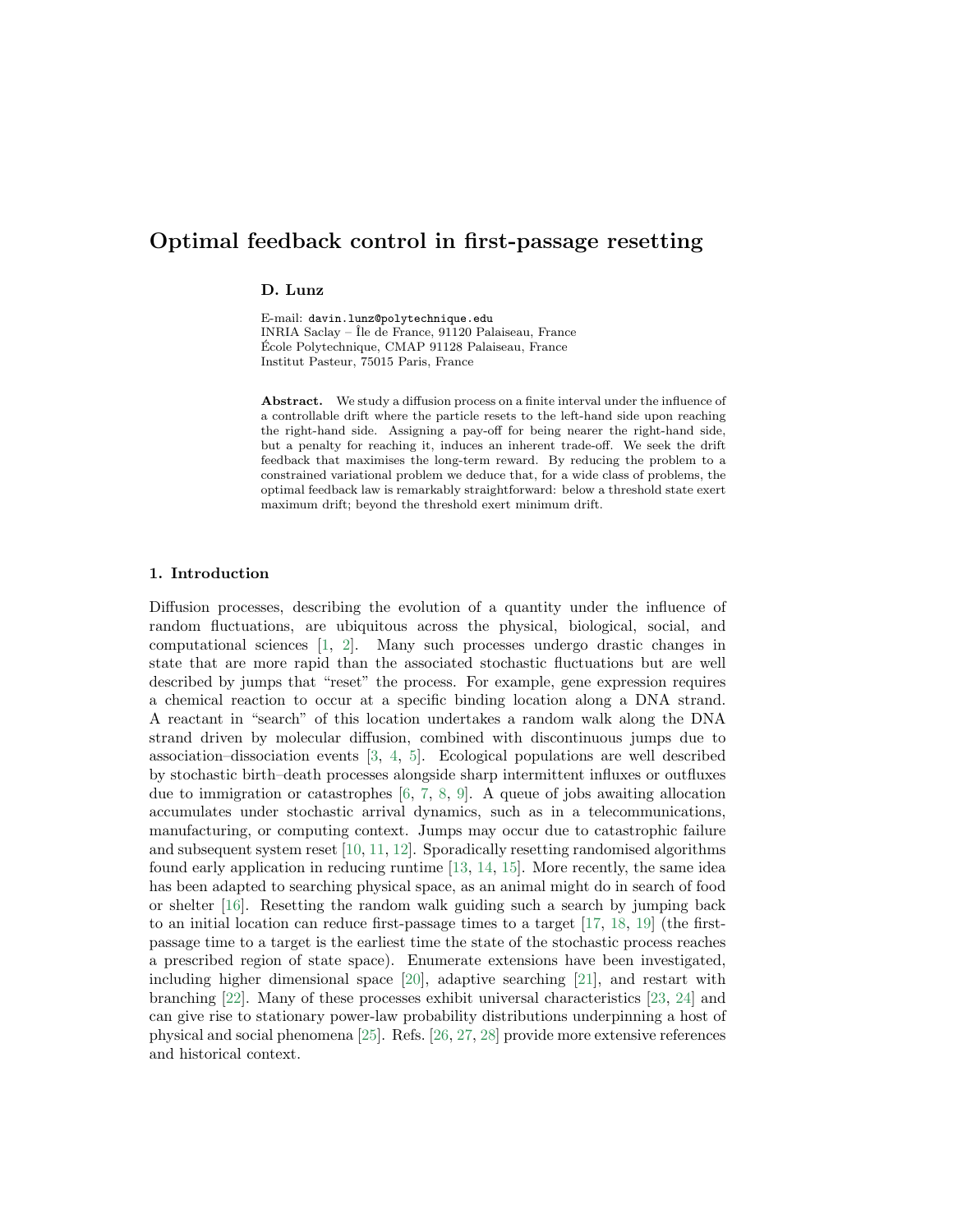The common theme threading this constellation of processes is a system evolving stochastically whilst undergoing intermittent reset events. In the cases of algorithms and search (including the gene expression mechanism described above), the focus has been to determine the timing structure of resets (the reset rate, or more complex timedependent structure) that minimises the expected time to an outcome [24, 29, 30, 31]. In population control, the reset timing that minimises the expected cost of a pest invasion has been studied [32]. In contrast to time-dependent resets, diffusion processes may have state-dependent resets, for example, resetting upon reaching the boundary of a domain [33, 34, 35, 36].

One particularly useful model introduced in Ref.  $[37]$  considers a particle x diffusing in a one-dimensional bounded interval  $x \in [0, L]$  that is reset to  $x = 0$  when the system reaches the critical state  $x = L$ . A pay-off is associated with being closer to the critical state while a cost is incurred for each reset. The process is controlled by a constant drift  $v$ , which leads to the optimisation problem: what drift minimises the long-term cost? This model can capture a power grid or production process, for example, where the system state x represents the production rate and system failure occurs beyond the critical state (the system overheats, a machine jams/breaks, etc.). The optimality structure arises since, on the one hand, it is advantageous to be operating at high production rate, while on the other hand, operating near the system failure rate leads to costly reset events that cause the system to jump to low production rate.

A power station or factory process is more realistically going to accelerate production upon reset, but not near system failure. In this letter, our aim is to incorporate such strategies in a feedback-control drift  $v(x)$ . In this setting, optimising the long-term reward becomes an infinite-dimensional problem. While it may be difficult for some production processes to continuously update the control as the system state changes, remarkably, the infinite-dimensional problem admits an eminently implementable solution: maximise production rates until some threshold rate  $x = x_0$ , beyond which minimise any further production rate increase. Thus the problem reduces to a one-dimensional optimisation problem: find the threshold  $x_0$ that maximises the long-term reward.

#### 2. Feedback control formulation

Consider a particle x moving on a finite interval  $x \in [0, L]$  under a constant diffusion of magnitude D and a state-dependent drift  $v(x)$ . Upon reaching the right-hand side  $x = L$ , the particle resets to the origin  $x = 0$ , which acts as a reflecting boundary. The probability density  $P$  of the system state  $x$  is governed by

$$
\frac{\partial P}{\partial t} + \frac{\partial \Phi}{\partial x} = \delta(x)(\Phi|_{x=L}), \qquad 0 < x < L,\tag{1a}
$$

subject to boundary and initial conditions

$$
(\Phi|_{x=0}) - \delta(t) = P(L, t) = P(x, 0) = 0,
$$
\n(1b)

where Φ denotes the flux

$$
\Phi = v(x)P - D\frac{\partial P}{\partial x}.\tag{1c}
$$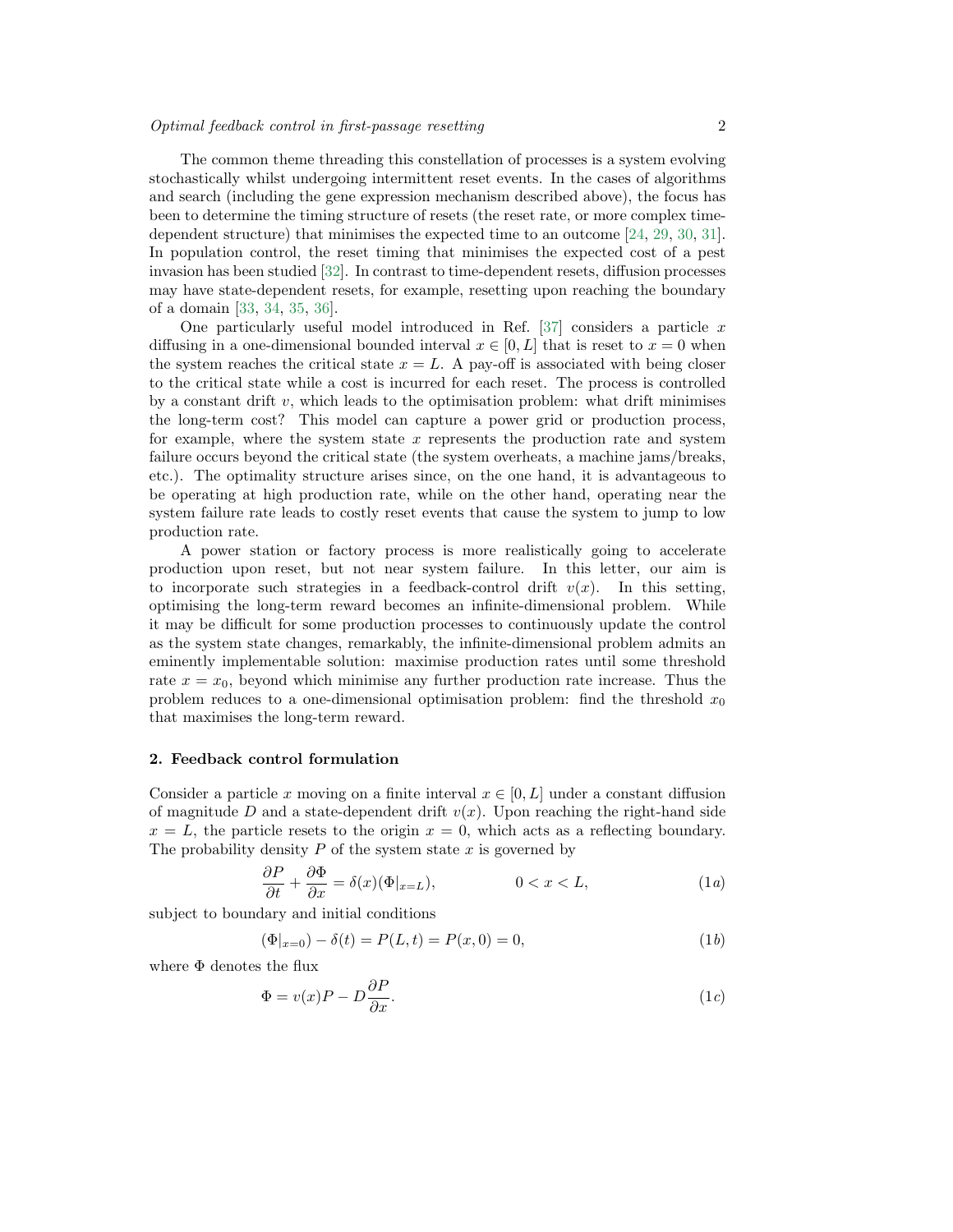We associate a reward with the system state, accumulated at a rate proportional to  $x$ , and a fixed cost  $C$  to each reset event, to give the long-term reward function

$$
\mathcal{R} = \lim_{T \to \infty} \frac{1}{T} \left[ \frac{1}{L} \int_0^T x(t) dt - CN(T) \right],
$$
\n(2)

where  $N(T)$  is the number of resets that occurred up to time  $t = T$ .

No realistic production process can be accelerated or decelerated infinitely fast and thus the drift must be bounded:  $u \le v(x) \le U$ . Our goal is to maximise R over the set of functions bounded within  $[u, U]$ .

We adopt the renewal-theory approach: recursive formulae for the quantities of interest are determined based on the non-resetting version of the process, and solved in the Laplace domain. Since the stochastic process is ergodic, the reward function (2) is determined by the stationary law of the process. This insight proves key in characterising the optimal feedback control, since the system need only be solved in the limit of vanishing Laplace frequency. Our approach is reminiscent of the approach taken in Ref. [37], however, we highlight one subtle yet crucial distinction. In Ref. [37] the law of the process is determined and subsequently the limit of vanishing Laplace frequency is taken. In the general setting of arbitrary  $v(x)$ , the first step appears all but intractable. Determining the stationary law by solving in the asymptotic limit of vanishing Laplace frequency affords a simplification that, even in the case of arbitrary  $v(x)$ , remains solvable, as we now demonstrate.

We begin by posing the simpler problem without reset, governed by system  $(1)$ after removing the delta function in  $(1a)$ . Denoting this system by lowercase density p and flux  $\phi$ , and taking the Laplace transform, the density  $\tilde{p}$  satisfies

$$
s\widetilde{p} + \frac{\partial \dot{\phi}}{\partial x} = 0,\tag{3a}
$$

subject to

$$
(\phi|_{x=0}) - 1 = \tilde{p}(L, s) = 0,
$$
\n(3b)

for

$$
\widetilde{\phi} = v(x)\widetilde{p} - D\frac{\partial \widetilde{p}}{\partial x}.\tag{3c}
$$

We leverage the simpler process  $p$  to gain insight into the process of interest  $P$ . The probability density H of the first-passage time to  $x = L$  is given by the rate at which probability is absorbed at the right-hand boundary

$$
H(t) = -\frac{\mathrm{d}}{\mathrm{d}t} \int_0^L p(x, t) \, \mathrm{d}x = \phi|_{x=L}.\tag{4}
$$

The probability  $P$  then satisfies the renewal equation

$$
P(x,t) = p(x,t) + \int_0^t H(\tau)P(x,t-\tau) d\tau,
$$
\n(5)

comprising the probability p that the particle has not yet reset and is at position  $x$ by time t, or has reset at some time  $\tau \in (0,t)$  and reached x in the remaining time interval  $t - \tau$ . Similarly, the average number of resets N occurring until time t is governed by

$$
\mathcal{N}(t) = \int_0^t H(\tau)(1 + \mathcal{N}(t - \tau)) d\tau,
$$
\n(6)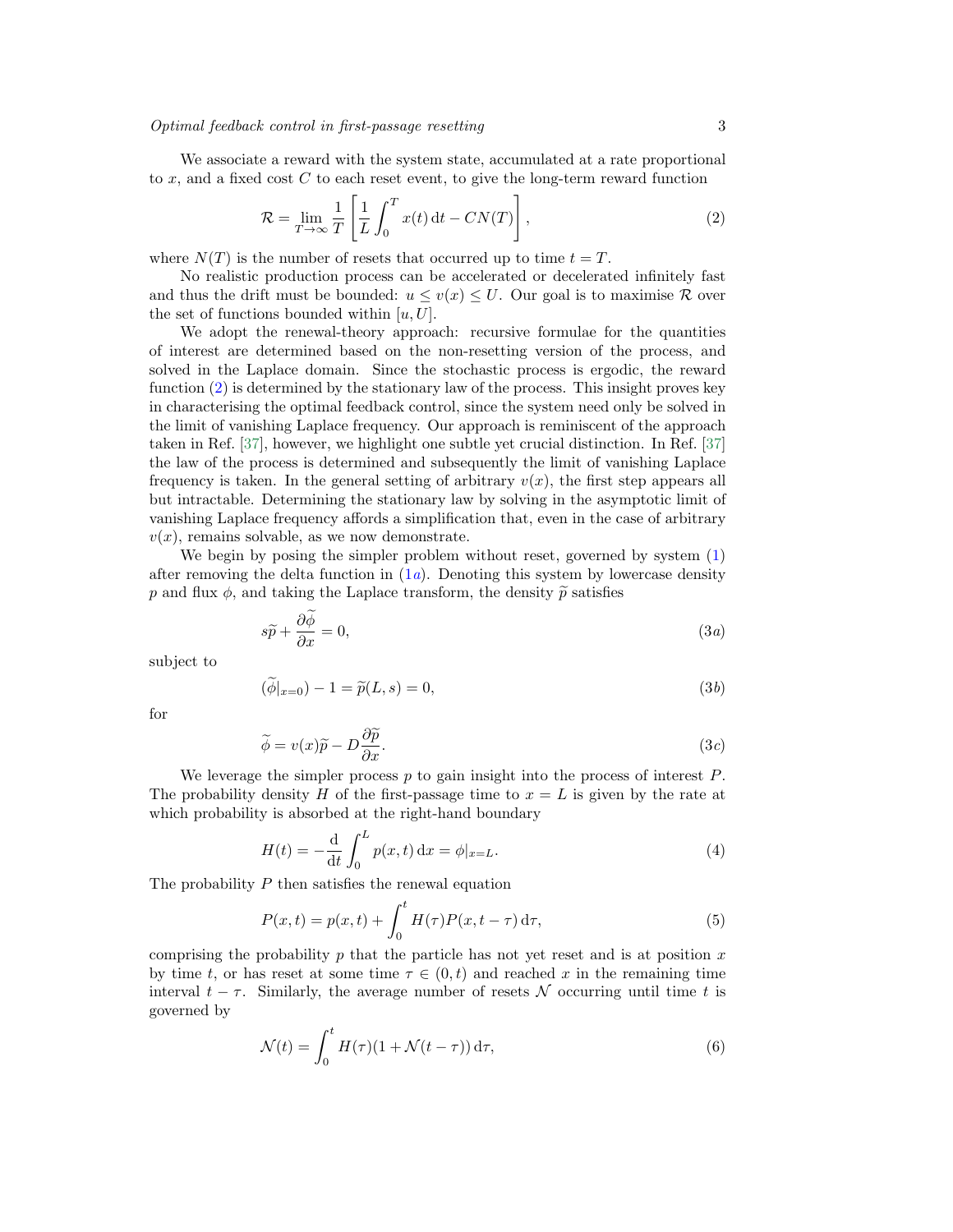accounting for the probability of the first reset occurring at an intermediate time  $\tau \in (0, t)$ , followed by (that is, being one larger than) the average number of resets in the remaining  $t - \tau$  after reset.

Both equations (5) and (6) are tractable in the Laplace domain, where we find that

$$
\widetilde{P}(x,s) = \frac{\widetilde{p}(x,s)}{1 - \widetilde{H}(s)}, \qquad \widetilde{\mathcal{N}}(s) = \frac{\widetilde{H}(s)}{s(1 - \widetilde{H}(s))}.
$$
\n(7)

It thus suffices to determine  $\tilde{p}$ , since we may determine  $\tilde{H}$  via (4) from which  $\tilde{P}$  and  $\widetilde{\mathcal{N}}$  follow from (7). Since the large-time behaviour of the system is determined by the stationary law, it suffices to solve (3) asymptotically in the limit as  $s \to 0$ . Posing the expansion

$$
\widetilde{p}(x,s) \sim \widetilde{p}_0(x) + s\widetilde{p}_1(x) + \cdots,\tag{8}
$$

the leading-order contribution expresses the conservation of probability mass  $\widetilde{\phi}_0 = 1$ , from which we deduce the leading-order distribution

$$
\widetilde{p}_0(x) = \frac{1}{D} \int_x^L \exp\left(-\frac{1}{D} \int_x^y v(z) \, \mathrm{d}z\right) \, \mathrm{d}y. \tag{9}
$$

At first order we find that  $\widetilde{p}_0 + d\widetilde{\phi}_1/dx = 0$  and therefore

$$
\widetilde{\phi}_1 = -\int_0^x \widetilde{p}_0(y) \, \mathrm{d}y. \tag{10}
$$

This equation may be solved for  $\tilde{p}_1$ , but we will see that knowing only the first-order flux is sufficient.

Equipped with the asymptotic solution up to first order, it follows that

$$
\widetilde{H} \sim (\widetilde{\phi}_0|_{x=L}) + s(\widetilde{\phi}_1|_{x=L}) = 1 - s \int_0^L \widetilde{p}_0(x) \, \mathrm{d}x,\tag{11}
$$

and therefore

$$
\widetilde{P} \sim \frac{1}{s} \frac{\widetilde{p}_0}{\int_0^L \widetilde{p}_0(x) dx}, \qquad \widetilde{\mathcal{N}} \sim \frac{1}{s^2} \frac{1}{\int_0^L \widetilde{p}_0(x) dx}.
$$
\n(12)

Inverting the Laplace transforms in (12), the steady distribution and steady reset rate are given by

$$
P(x) = \frac{\widetilde{p}_0(x)}{\int_0^L \widetilde{p}_0(x) dx}, \qquad \frac{\mathcal{N}(t)}{t} = \frac{1}{\int_0^L \widetilde{p}_0(x) dx}.
$$
 (13)

The long-term reward function  $\mathcal R$  is thus given by

$$
\mathcal{R} = \frac{1}{L} \int_0^L x P(x) \, \mathrm{d}x - \frac{C\mathcal{N}(T)}{T},\tag{14}
$$

where the first term represents the steady average state  $x$  and the second term is the steady reset rate penalty. By substituting  $(13)$  into  $(14)$ , and scaling the state x with  $L$  and control  $v$  with  $U$ , we obtain a dimensionless form of the reward function

$$
\mathcal{R} = \frac{\int_0^1 X \rho(X; V) \, \mathrm{d}X - \hat{C}}{\int_0^1 \rho(X; V) \, \mathrm{d}X},\tag{15a}
$$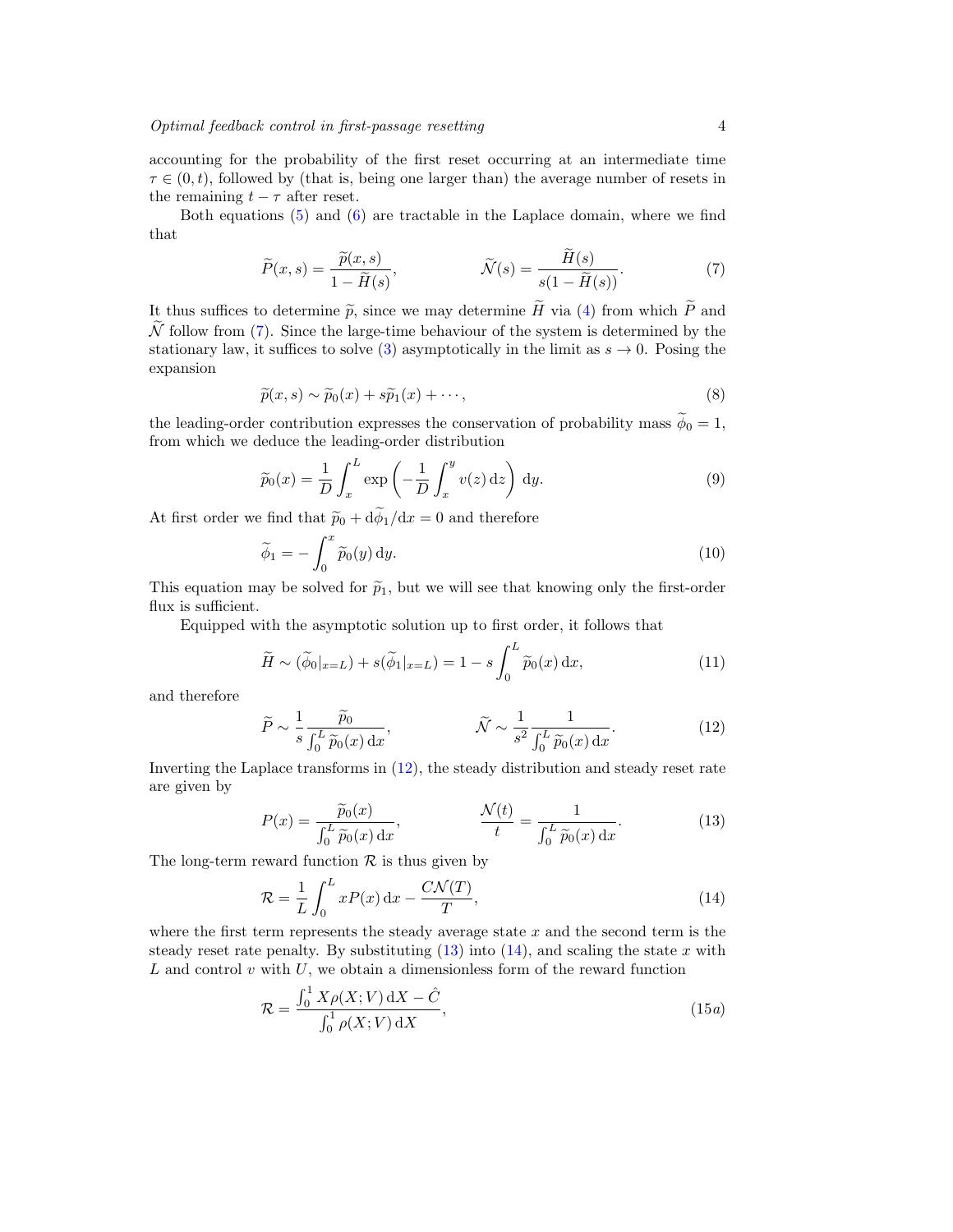

(c) Pe  $\in \{1, 3, 10, 50, 100\}, u/U = 0, \hat{C} = 0.05.$ 

Figure 1: Optimal scaled feedback controls  $V(X)$  solving problem (16) for varying Péclet number Pe, drift ratio  $u/U$  and scaled reset cost  $\ddot{C}$ . All optimal controls are bang–bang and non-increasing.

where

$$
\rho(X;V) = \int_X^1 \exp\left(-\text{Pe}\int_X^Y V(Z)\,\mathrm{d}Z\right)\,\mathrm{d}Y.\tag{15b}
$$

for the three free problem parameters: the Péclet number  $Pe = UL/D$  representing the ratio of convection to diffusion, the ratio of the control bounds  $u/U$ , and the scaled cost  $\hat{C} = CD/L^2$ . The optimal control problem may then be expressed in the form

$$
\max_{V(X)\in[u/U,1]} \mathcal{R}(V; \text{Pe}, \hat{C}).\tag{16}
$$

A first approach is to discretise the domain  $X \in [0, 1]$  and pose the optimisation problem (16) as a constrained nonlinear program. We approximate the integrals using the trapezoidal rule, encoding the discretisation in the CasADi framework [38], which performs automatic differentiation to provide full gradient information to the IPOPT solver [39]. The numerical results demonstrate that the optimal drift does indeed vary with the state, but in a surprisingly simple way, it adopts the maximum  $V(X) = 1$ for  $X < X_0$ , and the minimum  $V(X) = u/U$  for  $X > X_0$  throughout the threedimensional parameter space (Fig. 1). In other words, the optimal feedback is a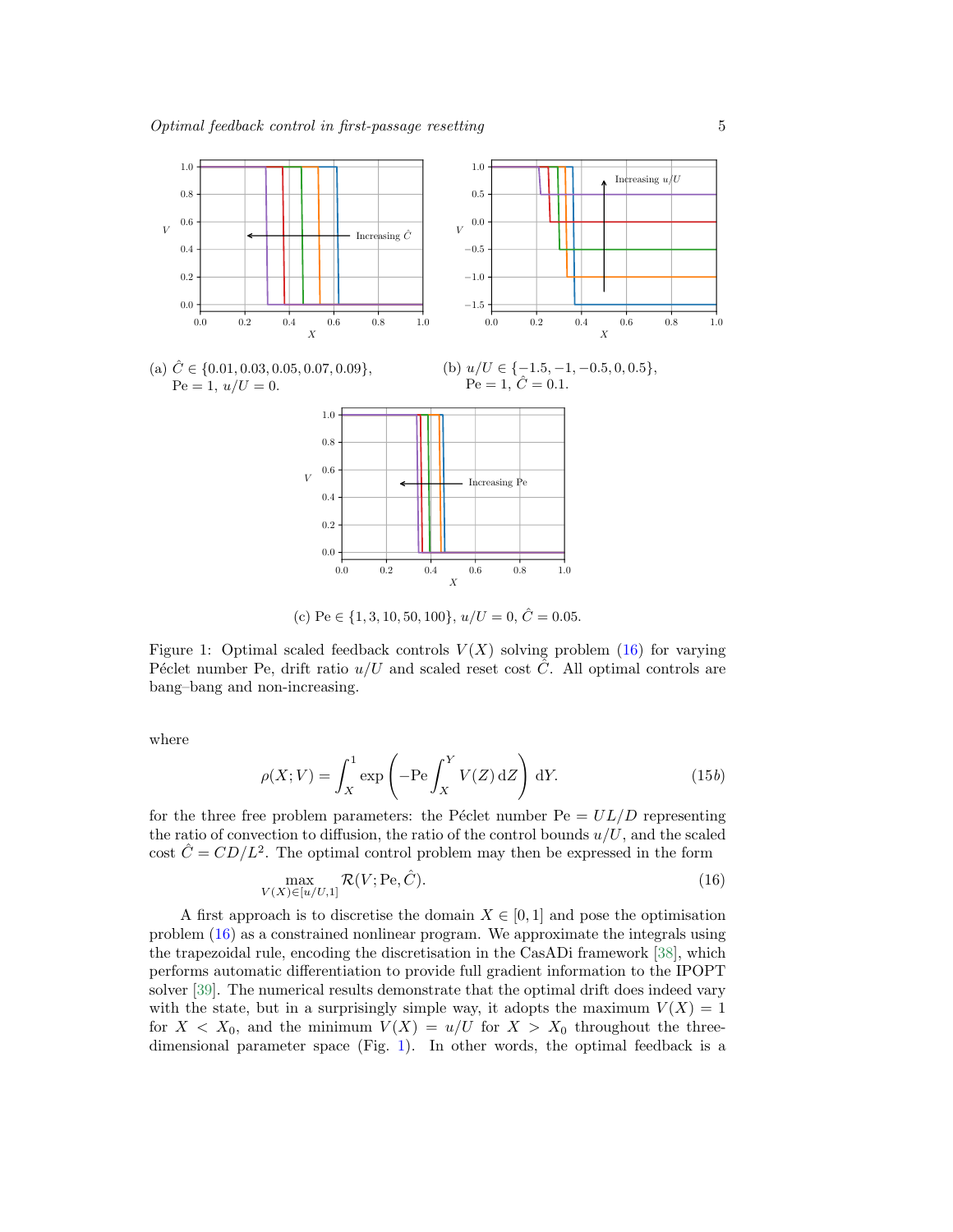bang–bang control (that is, a control that switches between its upper and lower bound, but does not take intermediate values between these bounds [40, §4.4.1]) possessing a single switch.

To shed light on this solution, it is instructive to analyse the first variation of the functional  $\mathcal{R}$ . For an accessible introduction to the calculus of variations and optimal control, we refer the reader to Ref. [40]. In brief, the first variation is the infinitedimensional analogue of the directional derivative. Just as the directional derivative at a function's optimum must be zero for any direction not exiting the function's domain, so too for the first variation. Our aim is to show that, if the control is not bang–bang, there is a non-exiting "direction" with nonzero first variation, thus, such a control cannot be optimal.

We consider an optimal drift V, about which we perturb by  $\epsilon W$  for an arbitrary "direction"  $W$  in a suitable set of perturbations that we will describe. The first variation, denoted  $\delta_W \mathcal{R}$ , is given from (15) by

$$
\delta_W R(V) := \frac{\mathrm{d}}{\mathrm{d}\epsilon} [\mathcal{R}(V + \epsilon W)] \Big|_{\epsilon=0}
$$
  
= 
$$
\frac{\int_0^1 (X - \mathcal{R}(V)) \delta_W \rho(X; V) \mathrm{d}X}{\int_0^1 \rho(X) \mathrm{d}X},
$$
 (17)

where

$$
\delta_W \rho(X; V) = \text{Pe} \int_X^1 \exp\left(\text{Pe} \int_Y^X V(Z) \,dZ\right) \int_Y^X W(Y) \,dZ \,dY. \tag{18}
$$

Changing the order of integration, we find that  $\delta_W \mathcal{R} = 0$  if and only if

$$
\int_{0}^{1} W(Z)F(Z) \, \mathrm{d}Z = 0,\tag{19}
$$

for

$$
F(Z) = \int_0^Z \int_0^Y (X - \mathcal{R}(V)) \exp\left(\text{Pe} \int_Y^X V(S) \,dS\right) \,dX \,dY. \tag{20}
$$

Our aim is to show that V takes only boundary values  $V(X) \in \{u/U, 1\}$ . By contradiction, assume there is an open interval  $\mathcal{I} = (X_1, X_4)$  on which  $V(X) \in$  $(u/U, 1)$  and  $\delta_W \mathcal{R} = 0$ . For the perturbed control to remain admissible,  $V + \epsilon W \in$  $[u/U, 1]$ , (in other words, for W to be a non-exiting "direction") it suffices to impose that  $|W(X)| \leq 1$  and choose W that is nonzero only in an open interval  $\mathcal{J} = (X_2, X_3)$ , where  $X_1 < X_2 < X_3 < X_4$ . It follows from the Fundamental Lemma of the Calculus of Variations that  $F(Z) \equiv 0$  on J. Differentiating three times with respect to Z yields  $1 = 0$ , which exposes the contradiction.

This argument demonstrates that an optimal  $V$  can take only boundary values, and thus the control is bang–bang. Moreover, we argue on physical grounds that  $V$  is monotonically non-increasing: if it is optimal to have a drift  $V(Y)$  at some state Y, it cannot be beneficial to have a lower drift for lower state and so  $V(X) \geq V(Y)$  for  $X \leq Y$ . We thus deduce that the drift is indeed the bang-bang control with at most a single switch.

Such an optimal feedback lends itself to physical interpretation: the control is acting to steer the system towards an optimal threshold  $X_0$  that balances between high pay-off and low resets. Holding all other parameters constant, reducing the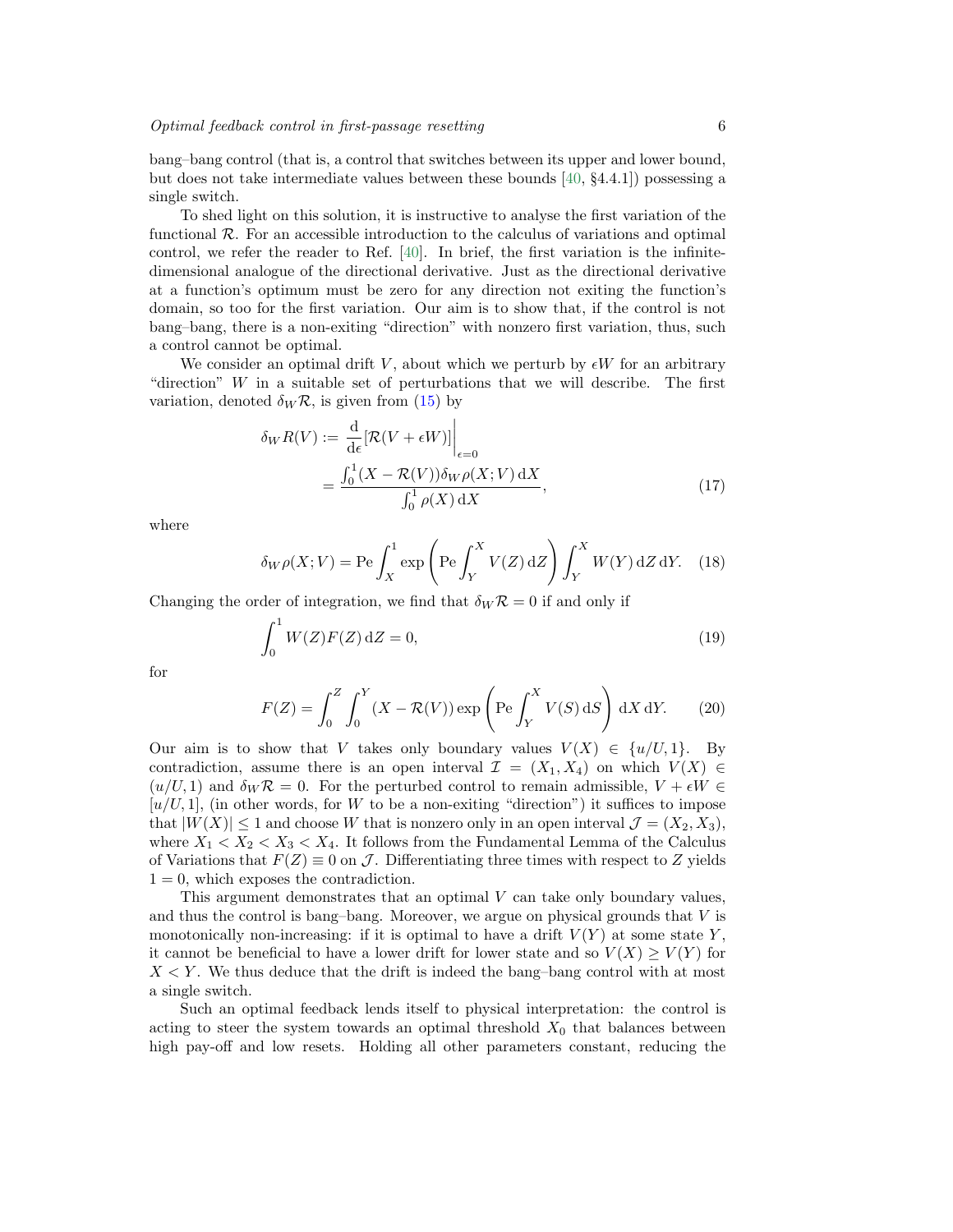reset penalty increases the threshold  $X_0$ , as lower reset cost allows for elevated risk (Fig. 1a). Similarly, decreasing the lower control bound via  $u/U$  increases  $X_0$ , since greater control is afforded to steer clear of resetting (Fig. 1b). Finally, for increasing Pe the optimal threshold  $X_0$  decreases, as this corresponds to greater capacity to steer toward the gainful region of larger  $X$  (Fig. 1c).

To recap, we posed the optimal feedback control problem for a stochastic process under the influence of controllable drift with costly state-dependent reset and linear pay-off. We found that the optimal control is of bang–bang type with a single switch at a threshold state  $X_0$ , taking its upper and lower bounds below and above the threshold, respectively. Therefore, the problem is essentially a one-dimensional optimisation problem of finding the threshold junction  $X_0$  as a function of the three system parameters.

#### 3. The two-drift case

In light of the piecewise-constant control structure, we may substitute into system (1) a drift  $v(x)$  of the form

$$
v(x) = \begin{cases} U, & x < x_0, \\ u, & x > x_0. \end{cases} \tag{21}
$$

No regularity concerns arise from the discontinuity in  $v(x)$ . In fact, by integrating over an infinitesimal region containing  $x_0$ , one can show that the system (1) with discontinuous  $v(x)$  (21) reduces to solving the convection–diffusion equation

$$
\frac{\partial P}{\partial t} + \frac{\partial \Phi_1}{\partial x} = \delta(x)\Phi_2(L), \qquad 0 < x < x_0,\tag{22a}
$$

$$
\frac{\partial P}{\partial t} + \frac{\partial \Phi_2}{\partial x} = 0, \qquad x_0 < x < L,\tag{22b}
$$

subject to

$$
(\Phi_1|_{x=0}) - \delta(t) = P(L, t) = P(x, 0) = 0,
$$
\n(22*c*)

$$
(P|_{x \uparrow x_0}) - (P|_{x \downarrow x_0}) = (\Phi_1|_{x \uparrow x_0}) - (\Phi_2|_{x \downarrow x_0}) = 0,
$$
\n(22*d*)

where  $\Phi_1$  and  $\Phi_2$  denote the fluxes on  $x \in [0, x_0)$  and  $x \in (x_0, L]$ , respectively, given by

$$
\Phi_1 = UP - D \frac{\partial P}{\partial x}, \qquad \Phi_2 = uP - D \frac{\partial P}{\partial x}.
$$
\n(22*e*)

In regularising the discontinuity two new continuity conditions  $(22d)$  for the density and the flux are introduced at  $x = x_0$ .

Following the same steps as before, but omitting the calculations, we find that the long-term reward  $R$  has an explicit expression as a function of the three system parameters Pe,  $u/U$ , and  $\ddot{C}$ . The formula is unwieldy but included in the Appendix for the sake of completeness. The closed-form solution allows us to more readily determine the optimal switching threshold in the three-dimensional parameter space.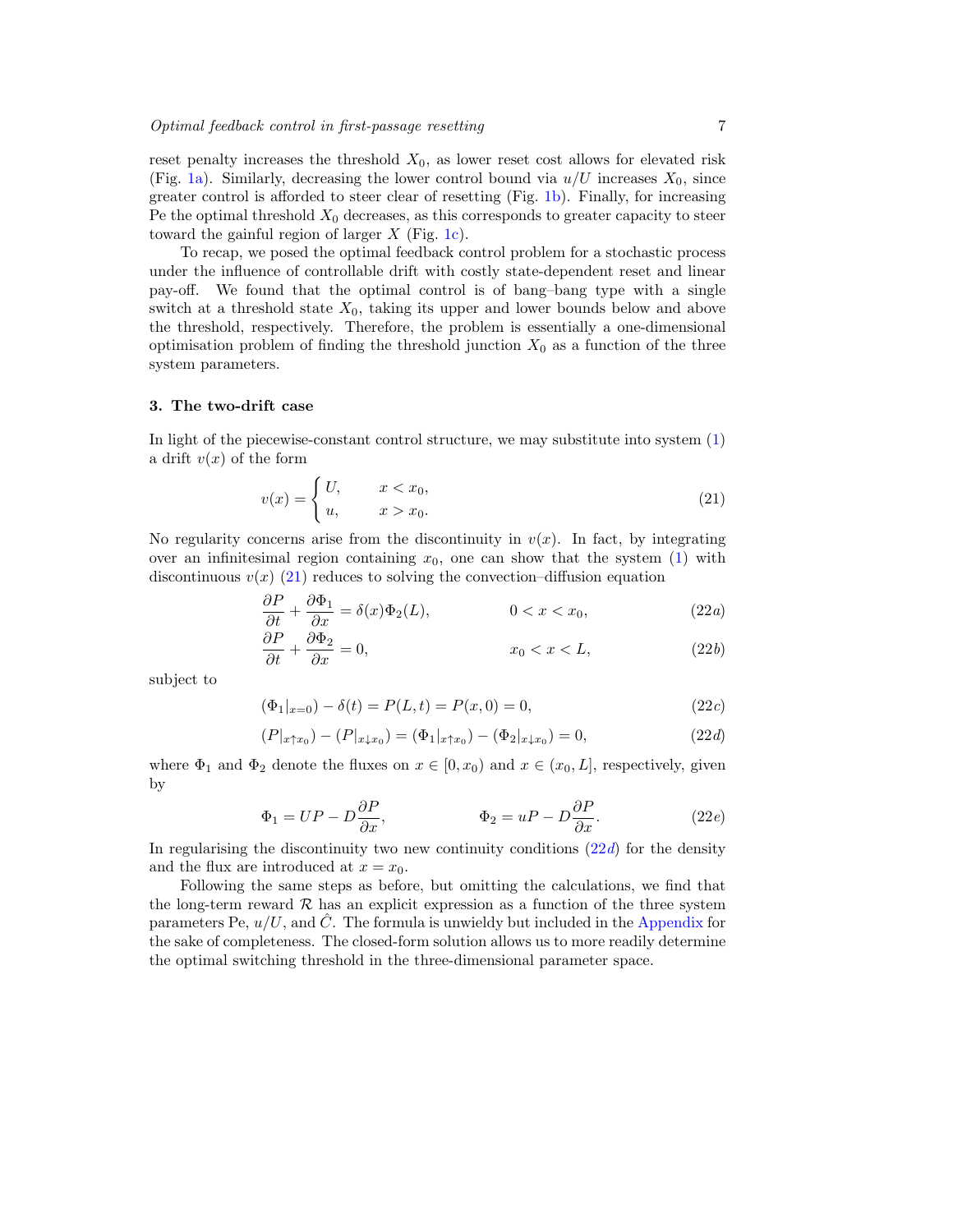

Figure 2: (a) Optimal control  $V(X)$  for control-dependent diffusion  $D(V) = 1 + dV^2$ . For increasing  $d > 0$  the control is not bang-bang as it becomes increasingly advantageous to have diminished diffusion  $V \approx 0 \in (u/U, 1)$  even at the expense of drift away from the reset point. (b) Non-monotonic bang–bang optimal control for the convex reward function  $f(Z) = (Z - X_f)^2$ .

#### 4. Beyond linear pay-off and constant diffusion

In the spirit of making the model more realistic, we seek to relax assumptions made of the underlying stochastic process (1) and reward function (2).

We may consider diffusion that depends on the state x or on the control  $v(x)$ , denoted  $D(x, v(x))$ . This can capture the fact that running the system at higher throughput  $x$ , or accelerating production via  $v$ , might correlate with varying system fluctuations captured by the diffusion. In this case, the framework described above is unaltered except for the leading-order distribution  $\tilde{p}_0(x)$  in (9) is now given by

$$
\widetilde{p}_0(x) = \frac{1}{D(x, v(x))} \int_x^L \exp\left(-\int_x^y \frac{v(z)}{D(z, v(z))} dz\right) dy.
$$
 (23)

When  $D$  is independent of  $v$ , the variational argument remains entirely intact. However, when  $D$  depends on  $v$ , the argument breaks down and the optimal feedback control may take values within the interval  $(u, U)$  (Fig. 2a).

The pay-off need not be linear in  $x/L$ . It is quite possible that a process exhibits economy (or diseconomy) of scale. We may consider an arbitrary functional  $f(x/L)$ , since this does not affect the stochastic process, therefore the stationary distribution remains the same, and we need only update the integrand in (14) from  $(x/L)P(x)$ to  $f(x/L)P(x)$ . Higher order moments of x, that is,  $f(Z) = Z^n$  for integer  $n \geq 2$ , admit closed forms. Moreover, the variational argument is preserved for any strictly monotonic or strictly concave  $f$ . For the broader class of functions  $f$  that are not stationary on any open interval an optimal control is still bang–bang, however, it need not be monotonic in  $x$  (Fig. 2b), and thus does not necessarily reduce to the two-drift case.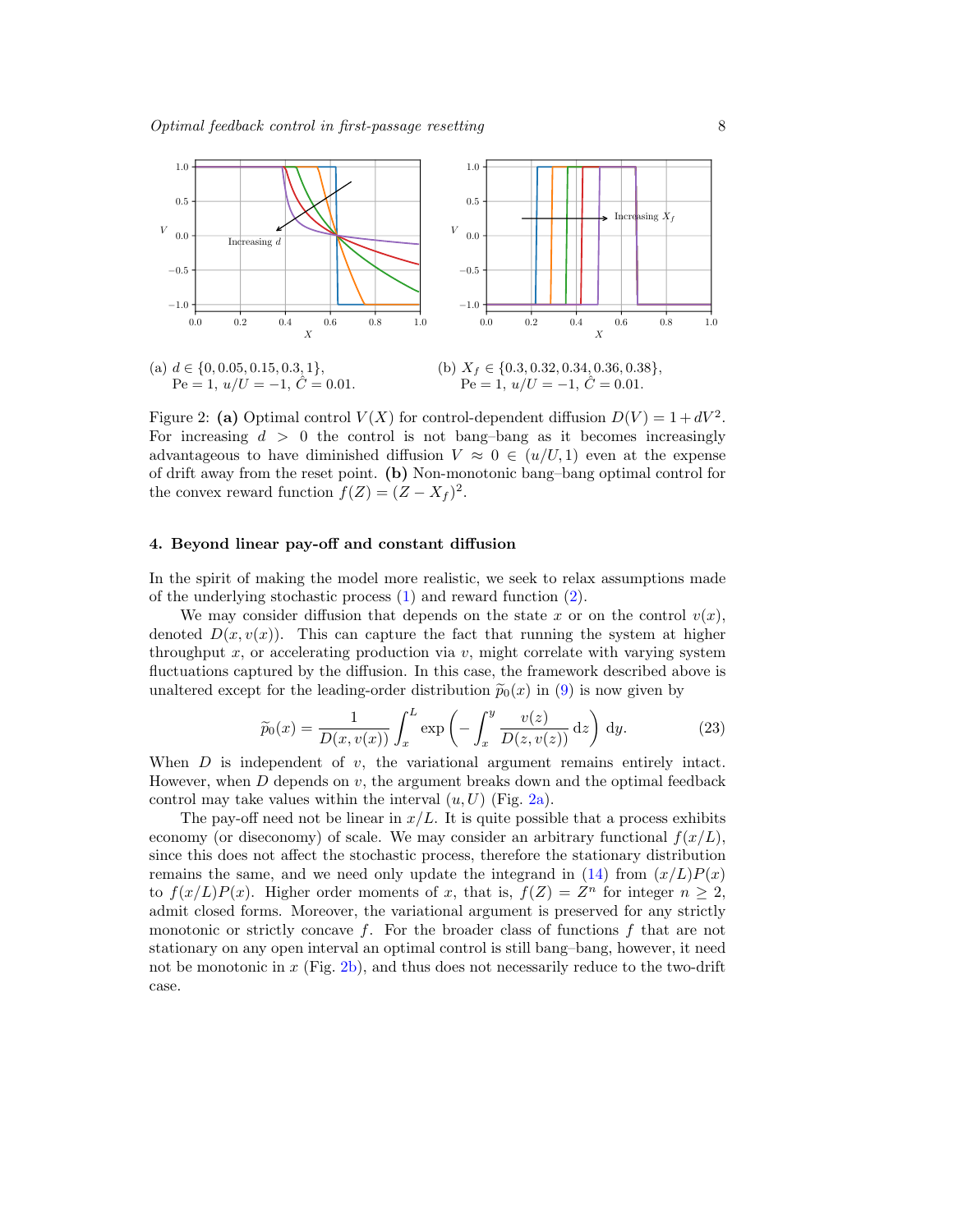#### 5. Conclusion

Leveraging the process ergodicity and long-term nature of the objective function, we demonstrated how the optimal feedback control of a one-dimensional diffusion process with resetting may be reduced to a tractable maximisation problem, thereby circumventing the need to solve the Hamilton–Jacobi–Bellman equation (a nonlinear parabolic partial differential equation governing the optimal reward from any system state, from which the optimal control may be derived [41], but for which finding a solution proves "a very difficult task" [40, §5.2]). The bang–bang form of the control is reminiscent of (non-singular) deterministic optimal control problems where the Hamiltonian is affine with respect to the control, just as here the stochastic dynamics governing the process evolution is affine in the control. The simplest problem formulation admits a solution that is concretely implementable in practice. Generalising the process and objective function reveals a rich optimisation landscape that gives rise to a more intricate tapestry of optimal controls.

Looking forward, it would be intriguing to extend the optimal control problem to the settings proposed in Ref. [37], such as delays upon reset and multiple coupled stochastic processes. Furthermore, quantifying the influence of transient effects, such as a finite time horizon and a time-dependent pay-off, would also be important steps towards making the model more widely applicable in real-world settings.

#### Appendix

The long-term reward given in (2), corresponding to the discontinuous control (21), or equivalently, the two-drift system  $(22)$ , is given by

$$
\mathcal{R} = \frac{A_n}{A_d} - \hat{C}\frac{N_n}{N_d},\tag{24}
$$

where

$$
A_n = \text{Pe}_u^2(\text{Pe} - \text{Pe}_u)e^{-\text{Pe}X_0} - \text{Pe}P\text{e}_u^2e^{\text{Pe}_uX_0 - \text{Pe}_u} - \text{Pe}_u + \text{Pe}(\text{Pe} - \text{Pe}_u)(X_0\text{Pe}P\text{e}_u - \text{Pe} - \text{Pe}_u)e^{-\text{Pe}_u(1 - X_0)} \\
+ \text{Pe}^3 + \text{Pe}_u^3 + \frac{1}{2}\text{Pe}^3\text{Pe}_u^2 - \text{Pe}P\text{e}_u^2 - \text{Pe}^3\text{Pe}_u \\
- \frac{1}{2}X_0\text{Pe}P\text{e}_u^2(\text{Pe} - \text{Pe}_u)(X_0\text{Pe} - 2), \qquad (25) \\
A_d = \text{Pe}P\text{e}_u\left(\text{Pe}(\text{Pe} - \text{Pe}_u)e^{-\text{Pe}_u(1 - X_0)} - \text{Pe}_u(\text{Pe} - \text{Pe}_u)e^{-\text{Pe}X_0} + \text{Pe}P\text{e}_ue^{\text{Pe}_uX_0 - \text{Pe}_u} + \text{Pe}P\text{e}_u + \text{Pe}^2\text{Pe}_u - \text{Pe}^2 - \text{Pe}_u^2 - \text{Pe}P\text{e}_uX_0(\text{Pe} - \text{Pe}_u)\right), \qquad (26)
$$

$$
N_n = \text{Pe}^2 \text{Pe}_u^2,\tag{27}
$$

$$
N_d = \text{PePe}_u (1 + \text{Pe} - X_0 (\text{Pe} - \text{Pe}_u)) - \text{Pe}^2 - \text{Pe}_u^2 - \text{Pe}_u (\text{Pe} - \text{Pe}_u) e^{-\text{Pe}X_0} + \text{Pe} (\text{Pe} - \text{Pe}_u) e^{-\text{Pe}_u (1 - X_0)} + \text{PePe}_u e^{-\text{Pe}_u - \text{Pe}X_0 + \text{Pe}_u X_0},
$$
(28)

for  $Pe_u = (u/U)Pe$ .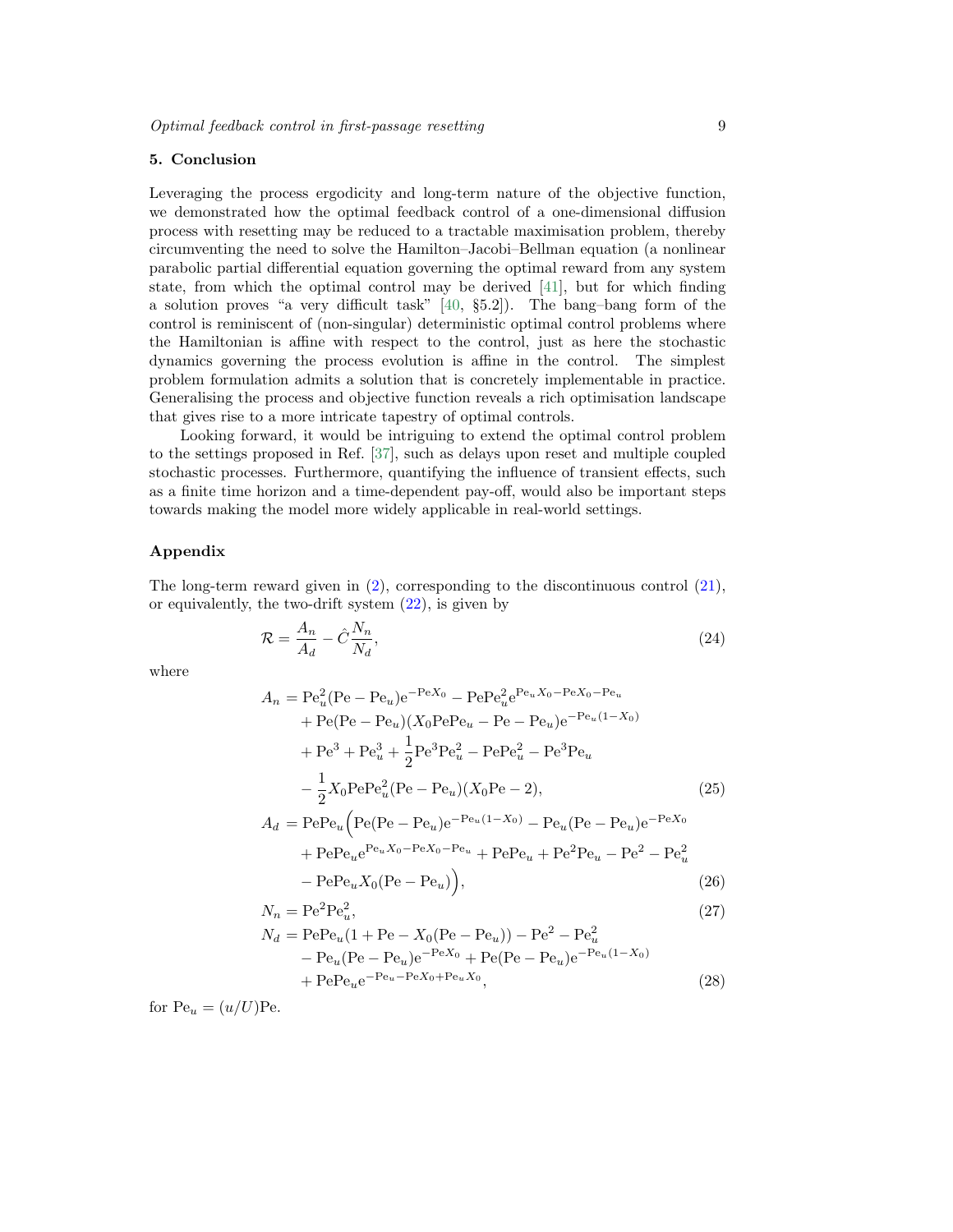#### References

- [1] C. Gardiner. Stochastic Methods: A Handbook for the Natural and Social Sciences. Springer Berlin Heidelberg, third edition, 2009.
- [2] W. Weidlich and G. Haag. Concepts and models of a quantitative sociology: the dynamics of interacting populations, volume 14. Springer Science & Business Media, 2012.
- [3] O. Bénichou, M. Moreau, P.-H. Suet, and R. Voituriez. Intermittent search process and teleportation. J. Chem. Phys., 126(23):234109, 2007.
- [4] É. Roldán, A. Lisica, D. Sánchez-Taltavull, and S. W. Grill. Stochastic resetting in backtrack recovery by rna polymerases. Phys. Rev. E, 93:062411, Jun 2016.
- [5] I. Eliazar, T. Koren, and J. Klafter. Searching circular DNA strands. J. Phys.-Condens. Mat., 19(6):065140, Jan 2007.
- [6] P. J. Brockwell, J. Gani, and S. I. Resnick. Birth, immigration and catastrophe processes. Adv. Appl. Probab., 14(4):709–731, 1982.
- [7] R. Bartoszynski, W. J. Buehler, W. Chan, and D. K. Pearl. Population processes under the influence of disasters occurring independently of population size. J. Math. Biol., 27(2):167– 178, 1989.
- [8] E. G. Kyriakidis. Stationary probabilities for a simple immigration-birth-death process under the influence of total catastrophes. Stat. Probabil. Lett., 20(3):239–240, 1994.
- [9] P. J. Brockwell, J. Gani, and S. I. Resnick. Birth, immigration and catastrophe processes. Adv. Appl. Probab., 14(4):709–731, 1982.
- [10] B. Krishna Kumar and D. Arivudainambi. Transient solution of an M/M/1 queue with catastrophes. Comput. Math. Appl., 40(10):1233–1240, 2000.
- [11] B. Krishna Kumar and S. Pavai Madheswari. Transient behaviour of the M/M/2 queue with catastrophes. Statistica, 62(1):129–136, 2002.
- [12] X. Chao and Y. Zheng. Transient analysis of immigration birth–death processes with total catastrophes. Probab. Eng. Inform. Sc., 17(1):83—-106, 2003.
- [13] M. Luby, A. Sinclair, and D. Zuckerman. Optimal speedup of las vegas algorithms. *Inform*. Process. Lett., 47(4):173–180, 1993.
- [14] C. P. Gomes, B. Selman, N. Crato, and H. Kautz. Heavy-tailed phenomena in satisfiability and constraint satisfaction problems. J. Autom. Reasoning, 24(1-2):67–100, 2000.
- [15] C. P. Gomes and B. Selman. Algorithm portfolios. Artif. Intell., 126(1):43–62, 2001. Tradeoffs under Bounded Resources.
- [16] L. Kusmierz, S. N. Majumdar, S. Sabhapandit, and G. Schehr. First order transition for the optimal search time of lévy flights with resetting. Phys. Rev. Lett., 113:220602, Nov 2014.
- [17] M. R. Evans and S. N. Majumdar. Diffusion with stochastic resetting. Phys. Rev. Lett., 106:160601, Apr 2011.
- [18] M. R. Evans and S. N. Majumdar. Diffusion with optimal resetting. J. Phys. A-Math. Theor., 44(43):435001, 2011.
- [19] E. Gelenbe. Search in unknown random environments. Phys. Rev. E, 82:061112, Dec 2010.
- [20] M. R. Evans and S. N. Majumdar. Diffusion with resetting in arbitrary spatial dimension. J. Phys. A-Math. Theor., 47(28):285001, Jun 2014.
- [21] A. Falcón-Cortés, D. Boyer, L. Giuggioli, and S. N. Majumdar. Localization transition induced by learning in random searches. Phys. Rev. Lett., 119:140603, Oct 2017.
- [22] A. Pal, I. Eliazar, and S. Reuveni. First passage under restart with branching. Phys. Rev. Lett., 122:020602, Jan 2019.
- [23] S. Reuveni. Optimal stochastic restart renders fluctuations in first passage times universal. Phys. Rev. Lett., 116:170601, Apr 2016.
- [24] A. Pal and S. Reuveni. First passage under restart. Phys. Rev. Lett., 118:030603, Jan 2017.
- [25] S. C. Manrubia and D. H. Zanette. Stochastic multiplicative processes with reset events. Phys. Rev. E, 59:4945–4948, May 1999.
- [26] M. Montero, A. Masó-Puigdellosas, and J. Villarroel. Continuous-time random walks with reset events. Eur. Phys. J. B, 90(9):176, 2017.
- [27] M. R. Evans and S. N. Majumdar. Run and tumble particle under resetting: a renewal approach. J. Phys. A-Math. Theor., 51(47):475003, 2018.
- [28] M. R. Evans, S. N. Majumdar, and G. Schehr. Stochastic resetting and applications. J. Phys. A-Math. Theor., 53(19):193001, Apr 2020.
- [29] A. Pal, A. Kundu, and M. R. Evans. Diffusion under time-dependent resetting. J. Phys. A-Math. Theor., 49(22):225001, Apr 2016.
- [30] U. Bhat, C. De Bacco, and S. Redner. Stochastic search with poisson and deterministic resetting. J. Stat. Mech.-Theory E., 2016(8):083401, Aug 2016.